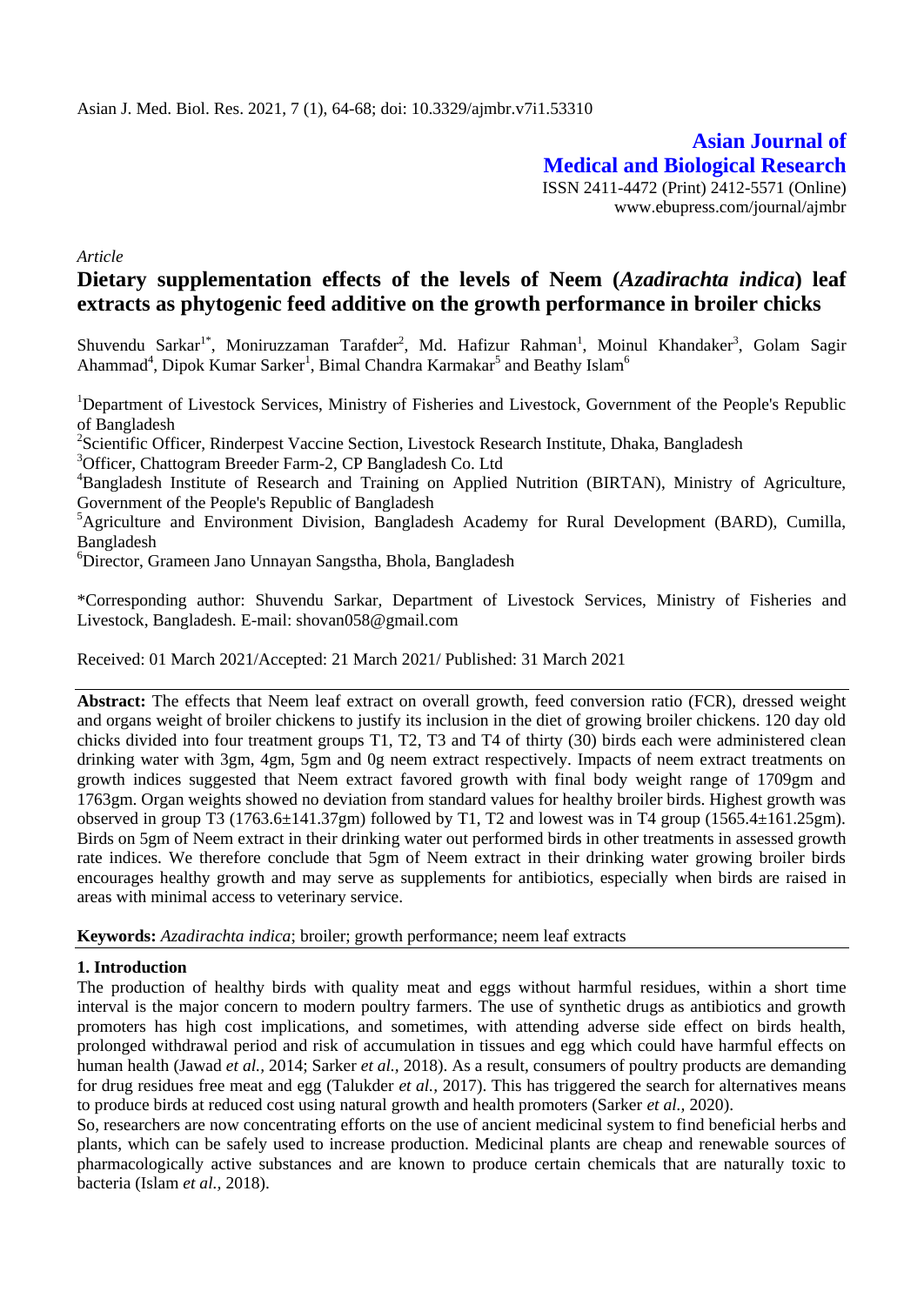Herbs and spices have always been helpful to cure diseases. In modern animal feeding, they are forgotten because of use of antibiotic growth promoters (AGP). But due to the prohibition of most of AGP, plant extracts have gained interest in animal feed strategies (Noman *et al.,* 2015). The risk of the presence of antibiotic residues in milk and meat and their harmful effects on human health have led to their prohibition for use in animal feed in the European Union (Cardozo *et al.,* 2004). Generally, plant extracts have no problem of drug resistance. Herbs normally used are picorhiza, garlic, cloves, slippery elm, neem fruit and leaves, sophora flavescens, nutmeg, cinnamon, ginger, peppermint, sage, thyme, mustard and fenugreek. These plants are used as digestive stimulants, antidiarrhoic, antiseptic, antiinflammatory, antiparasitic and appetite stimulants in human beings as well as animals (Agarwal, 2002).

Herbal plants are traditionally used in therapeutic treatment for centuries. Natural medicinal products from herbs and spices have also been introduced as feed additives in poultry diets (Guo, 2003).

Neem (*Azadirachta indica*) tree in totality has been a village dispensary and a qualified plant by itself. Neem leaf and its constituents have been demonstrated to exhibit immunomodulatory, anti-inflammatory, antihyperglycemic, anti-ulcer, anit-malarial, anti-fungal and antihelmentic, antioxidant, antimutagenic and anticarcinogenic properties (Agarwal, 2002; Subapriya and Nagini, 2005; Paul *et al.,* 2020). Some bioactive components of neem leaf are azadirachtin, meliantriol, nimbin, nimbidin, and salanin. Nimbin and nimbidin have been found to have antiviral activity.

Therefore, this research was performed to evaluate the effects of Neem Leaf Extract (NLE) as a growth enhancer in broiler diets.

## **2. Materials and Methods**

## **2.1. Experimental bird**

A total of one hundred and twenty (120) day old chicks (Cobb 500) were bought, on arrival, the chicks were counted, de-boxed, weighed. The chicks were brooded and acclimatized for one week, during which they were fed with commercial chick starter feed and cool clean drinking water.

## **2.2. Experimental design**

At arrival of the birds, they were housed in the brooding house that had been prepared by cleaning, washing and disinfecting. Brooders were set up in good working condition. The floor was well littered with wood shavings and the walls covered with dark water-proof materials. At the completion of the brooding period, the birds were divided into four (4) major groups tagged T1, T2, T3 and T4 of thirty (30) birds each. Treatment 4 (T4) was the control and the birds in the T4 were administered clean drinking water without neem extract (0% neem extract). Treatments 1, 2 and 3 (T1, T2 and T3) were administered neem extracts (NE) at different concentrations of 3gm, 4gm and 5gm per liter of water respectively.

#### **2.3. Collection of neem leaves and preparation of fresh neem extract**

Mature disease free neem leaves were collected. 3gm for T1, 4gm for T2 and 5gm for T3 of neem leaves were weighed, washed blended with one (1) litre of water and with a sieve the leaf particles were removed for each treatment. For every quantity of drinking water measured, one (1) litre of neem extract was added and administered to the bird's upto 35 days. The, neem extracts was prepared on daily basis.

## **2.4. Data collection and recording**

At the end of the experimental period, five (5) birds per treatment were randomly selected and bled by severing the jugular vein. Vital organs (Gizzards, lungs, liver, spleen, kidney, proventriculus, crop and heart) of the slaughtered birds were weighed using electronic weighing machine and records were taken for organ weight determination.

#### **2.5. Data analysis**

The data were analyzed statistically between the control and the treatment groups of chickens, between replicates of treatment and between treatment by variance (ANOVA) and means were compared employing Duncan's Multiple Range Test by SPSS IBM 20.

#### **3. Results and Discussion**

In this research we evaluate the effects that neem leaf extract on growth performance and organs weight of broiler chickens to justify its inclusion in the diet of growing broiler chickens. 120 day old chicks divided into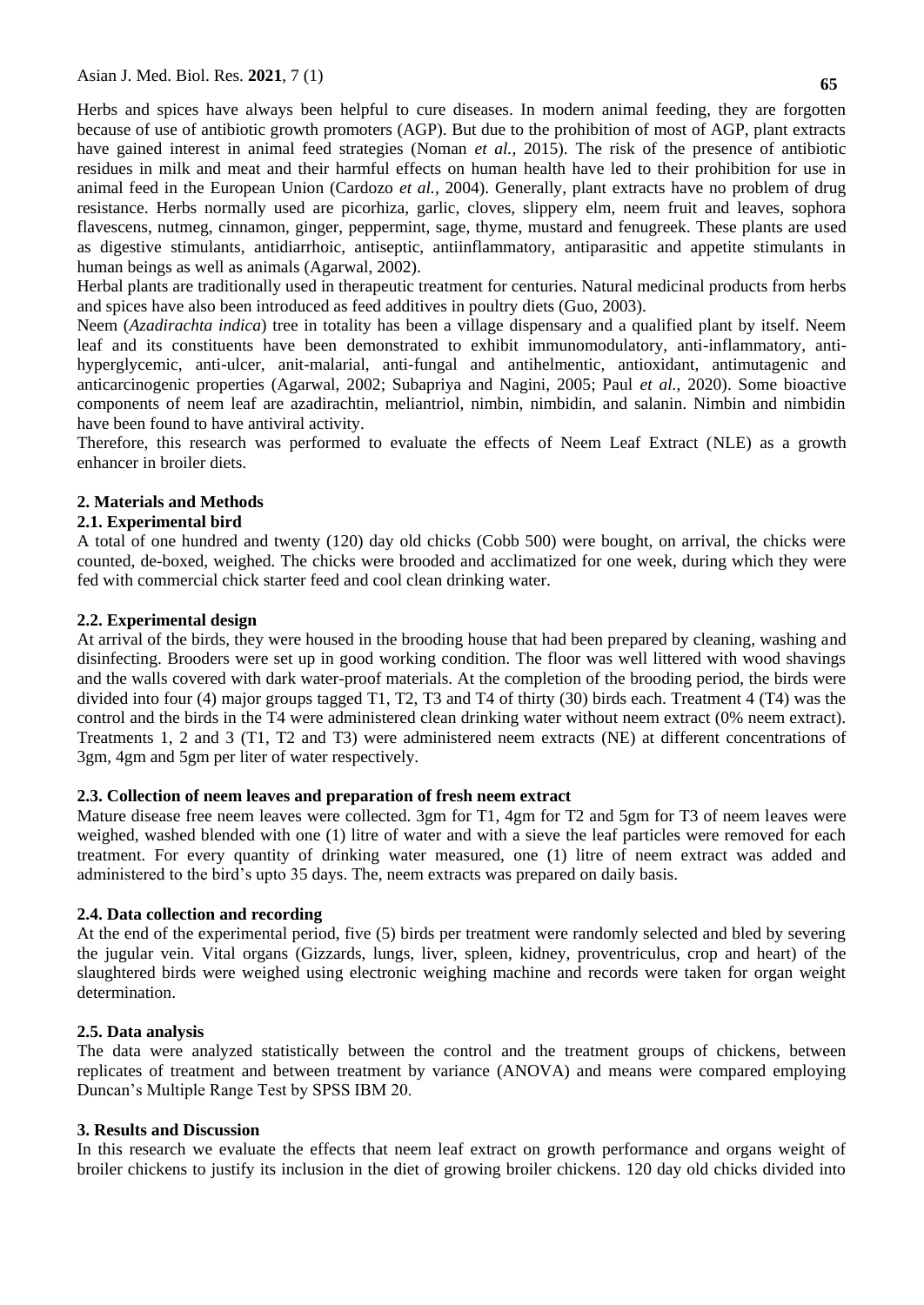four treatment groups T1, T2, T3 and T4 of thirty (30) birds each were administered clean drinking water with 3gm, 4gm, 5gm and 0gm neem extract respectively.

The effects of feeding different concentration of dietary neem on daily body weight gain are shown in Table 1. All groups had initial body weight 91.32±0.78gm. No mortality was detected in all treatment groups throughout the study period. Feed Conversion Ratio (FCR) is shown in Table 2, where significant variation was evident in T<sub>1</sub>. Dressed weights of birds are shown in Table 3. No significance variation was found in offal's weight (Table 4).

## **3.1. Growth performance**

Daily body weight gain was collected in record log book. In Table 1, average weight gain from day 7 to day 35 is shown with 7 days interval. Best weight gained was observed in  $T_3$  group at day 35 followed by  $T_1$ ,  $T_2$  and lowest in  $T_4$ .

|                | Body weight gain (gm)        |                              |                                                                                                                                                                                                                                                                                                                                                                                                                                                                                       |                       |                                |  |  |
|----------------|------------------------------|------------------------------|---------------------------------------------------------------------------------------------------------------------------------------------------------------------------------------------------------------------------------------------------------------------------------------------------------------------------------------------------------------------------------------------------------------------------------------------------------------------------------------|-----------------------|--------------------------------|--|--|
| Groups         | Day 7                        | Day 14                       | $\bf{D}$ av 21                                                                                                                                                                                                                                                                                                                                                                                                                                                                        | Day 28                | Day $35$                       |  |  |
| $\mathbf{T}_1$ | $90.4 \pm 4.07$ <sup>a</sup> | $310.5 \pm 22.82^{\text{a}}$ | $704.2 + 45.22^{ab}$                                                                                                                                                                                                                                                                                                                                                                                                                                                                  | $1330.5 \pm 72.34^b$  | $1754.3 \pm 109.34^{\text{a}}$ |  |  |
| $\mathbf{T}_2$ | $91.5 \pm 6.01$ <sup>a</sup> | $331.5 \pm 21.93^{\text{a}}$ | $710.2 + 51.20^{ab}$                                                                                                                                                                                                                                                                                                                                                                                                                                                                  | $1327.2 + 85.46^{ab}$ | $1709.2 \pm 119.47^{\text{a}}$ |  |  |
| $\mathbf{T}_3$ | 91.1+5.23 $a$                | $324.2+25.01^a$              | $710.6 \pm 60.20^{ab}$                                                                                                                                                                                                                                                                                                                                                                                                                                                                | $1346.0 + 83.54^b$    | $1763.6 \pm 141.37^{\text{a}}$ |  |  |
| $\mathbf{T}_4$ | $92.2 + 4.05$ <sup>a</sup>   | $309.4 \pm 23.33^{\circ}$    | $653.1 + 49.10^a$                                                                                                                                                                                                                                                                                                                                                                                                                                                                     | $1169.0+87.76^a$      | $1565.4 \pm 161.25^{\text{a}}$ |  |  |
| <b>TT</b> 1    | $1.1 - 1.00$                 | .                            | $\mathbf{1} \cdot \mathbf{c} \cdot \mathbf{c} \cdot \mathbf{c} \cdot \mathbf{c} \cdot \mathbf{c} \cdot \mathbf{c} \cdot \mathbf{c} \cdot \mathbf{c} \cdot \mathbf{c} \cdot \mathbf{c} \cdot \mathbf{c} \cdot \mathbf{c} \cdot \mathbf{c} \cdot \mathbf{c} \cdot \mathbf{c} \cdot \mathbf{c} \cdot \mathbf{c} \cdot \mathbf{c} \cdot \mathbf{c} \cdot \mathbf{c} \cdot \mathbf{c} \cdot \mathbf{c} \cdot \mathbf{c} \cdot \mathbf{c} \cdot \mathbf{c} \cdot \mathbf{c} \cdot \mathbf{$ |                       |                                |  |  |

## **Table 1. Live body weight of birds from day 7 to day 35.**

Values with different superscripts in the same row differ significantly (P<0.05).

The significant effect of NLP on FCR of broiler was in close agreement with Khatun *et al.,* (2013); Neem, nishyinda, tulsi and turmeric extract (Alam *et al.,* 2014); Neem leaf and ginger extract (Rahman *et al.,* 2015); Neem, turmeric and papaya leaf extract (Mahejabin *et al.,* 2015). Growth effects of neem and antibiotic treatment without significant difference in the present study could be explained by the findings of Ansari *et al*. (2012), who reported that the growth properties of NLE depend on the concentration and dose-response relationship

## **3.1.1. FCR of birds**

FCR was calculated in day 35 where best FCR was found in T3 group at  $35<sup>th</sup>$  day, followed by T1, T1 and lees feed conversion was observed in T4 group.

| Groups | <b>Feed Conversion Ratio (FCR)</b> |
|--------|------------------------------------|
| m      | 1.68                               |
| -42    | 1.70                               |
|        | 1.65                               |
|        | 1.87                               |

## **Table 2. Feed Conversion Ratio (FCR) of birds at day 35.**

Significant (P<0.05) difference were revealed for FCR in all the treatments from 7 days to 35 days of age. Poor FCR was observed in control group and better FCR was observed in T3 group.

The observation of FCR in our study is also consistent with the previous data Pagrut *et al.* (2018). Neem leaves have individual bioactive compounds that can be attributed to the antimicrobial and antiprotozoal properties which can limit the growth and colonization of pathogenic and nonpathogenic bacterial species in chickens gastrointestinal tract (Shivarkar *et al.,* 2018). Thus, poultry gut could lead to greater digestion efficiency and feed utilization that resulted in improved FCR.

# **3.1.2. Dressed weight**

After dressing of each bird at day 35, they were individually weighted. Among the groups  $T_3$  and  $T_1$  obtained highest dressed weight followed by  $T_2$  and lowest dressed weight was in  $T_4$  group (Table 3).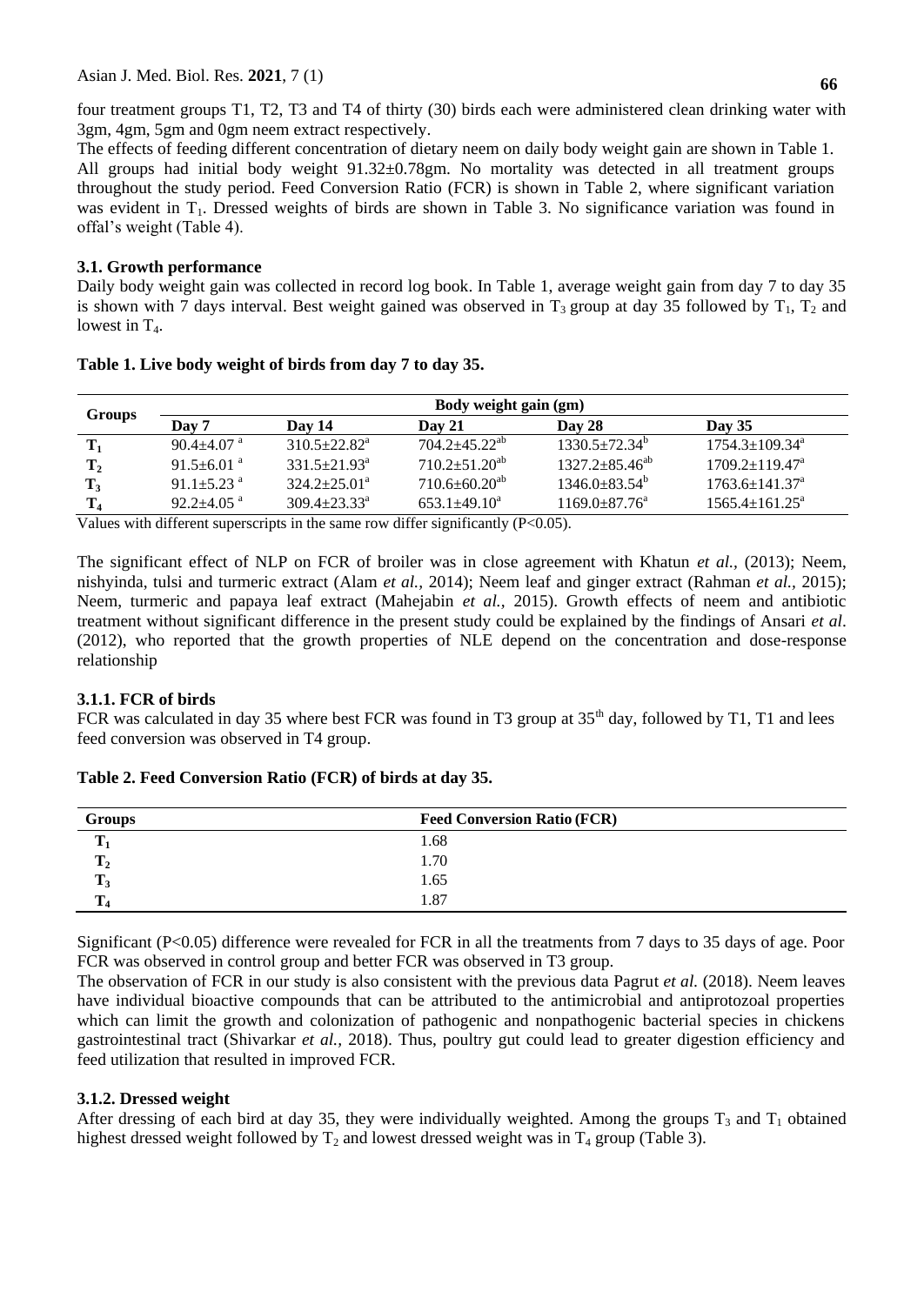## **Table 3. Dressed weight of birds after dressing at day 35.**

| Group | Weight of dressed birds (g)        |  |
|-------|------------------------------------|--|
|       | $1110.43 \pm 102.17$ <sup>ab</sup> |  |
|       | $1077.38 \pm 111.32$ <sup>a</sup>  |  |
|       | $1147.10 \pm 112.54$ <sup>ab</sup> |  |
|       | 987.63 $\pm$ 117.32 <sup>ab</sup>  |  |

\*Different letters denotes significant variation among the groups

The dressing percentage was upgraded in birds fed on neem and antibiotics, which is in line with the findings of Ansari *et al.* (2012), who found better dressing percentages in birds fed with herbal plant diets than control. In contrast, Paul *et al.* (2020) found no effects of neem extracts on carcass characteristics.

#### **3.2. Offal's weight of birds**

Individual bird's liver, gizzard, hear, spleen and pancreas weight was taken and no statistical significance was observed (P<0.05) as shown in Table 4.

| <b>Groups</b> | Offal's weight of birds (gm.) |                             |                              |                               |                              |  |  |
|---------------|-------------------------------|-----------------------------|------------------------------|-------------------------------|------------------------------|--|--|
|               | Liver                         | Gizzard                     | <b>Heart</b>                 | <b>Spleen</b>                 | <b>Pancreas</b>              |  |  |
|               | $49.64 \pm 0.63$ <sup>a</sup> | $9.17 \pm 1.02^a$           | $20.55 \pm 2.66^{\circ}$     | $3.58 \pm 0.31$ ab            | $2.54 \pm 0.33$ <sup>a</sup> |  |  |
|               | $57.66 \pm 0.65$ c            | $9.62 \pm 1.03^{\text{a}}$  | $22.31 + 2.57$ <sup>ab</sup> | 3.36 $\pm$ 0.32 <sup>ab</sup> | $2.59 + 0.23^a$              |  |  |
|               | 53.61 $\pm$ 0.64 $^{\circ}$   | $10.01 \pm 1.03^{\text{a}}$ | $20.34 + 2.57$ <sup>a</sup>  | $3.32+0.32^a$                 | $2.52+0.15^a$                |  |  |
|               | 48.52 $\pm$ 0.67 $^{\circ}$   | $10.42 \pm 1.02^a$          | $19.37 + 2.52^a$             | $3.53 \pm 0.31$ ab            | $2.32 \pm 0.21$ <sup>a</sup> |  |  |

\*Different letters denotes significant variation among the groups

The results indicated no significant differences  $(P<0.05)$  between all treatment groups in offal's (liver, gizzard, heart, spleen and pancreas) weight of bird.

#### **4. Conclusions**

This study has shown that neem extract inclusion in water for growing broiler birds has no detrimental effect on birds which implies that their consumable products will pose no health hazard to consumers. Judging from the results of this present work corroborated with the works of other scholars in the field it is recommended that a safe level of neem extract will do no harm and can be incorporated. We therefore conclude that 3 gm of Neem extract in their drinking water growing broiler birds encourages healthy growth and may serve as supplements for antibiotics, especially when birds are raised in areas with minimal access to veterinary service.

## **Conflict of interest**

None to declare.

## **References**

- Agarwal DP, 2002. Biological activities and medicinal properties of neem (*Azadirachta indica*). Curr. Sci., 82: 1336-1345.
- Alam MD, J Uddin, MA Alam, MTD Akter, MIZ Moni, F Alom, A Rahman and MAA Noman, 2014. Broiler production by using polyherbal medication (neem, nishyinda, tulsi and turmeric extract). International Journal of Innovation and Applied Studies, 9: 1161-1175.
- Ansari J, SH Khan, AU Haq and M Yousaf, 2012. Effect of the levels of *Azadirachta indica* dried leaf meal as phytogenic feed additive on the growth performance and haemato-biochemical parameters in broiler chicks. J. Appl. Anim. Res., 40: 336-345.
- Cardozo PW, S Calsamiglia, A Ferret and C Kamel, 2004. Effect of natural plant extracts on ruminal protein degradation and fermentation profiles in continuous culture. J. Anim. Sci., 82: 3230-3236.
- Guo FC, 2003. Mushroom and herb polysaccharides as alternative for antimicrobial growth promoters in poultry. PhD Thesis. Wageningen University, Netherlands.